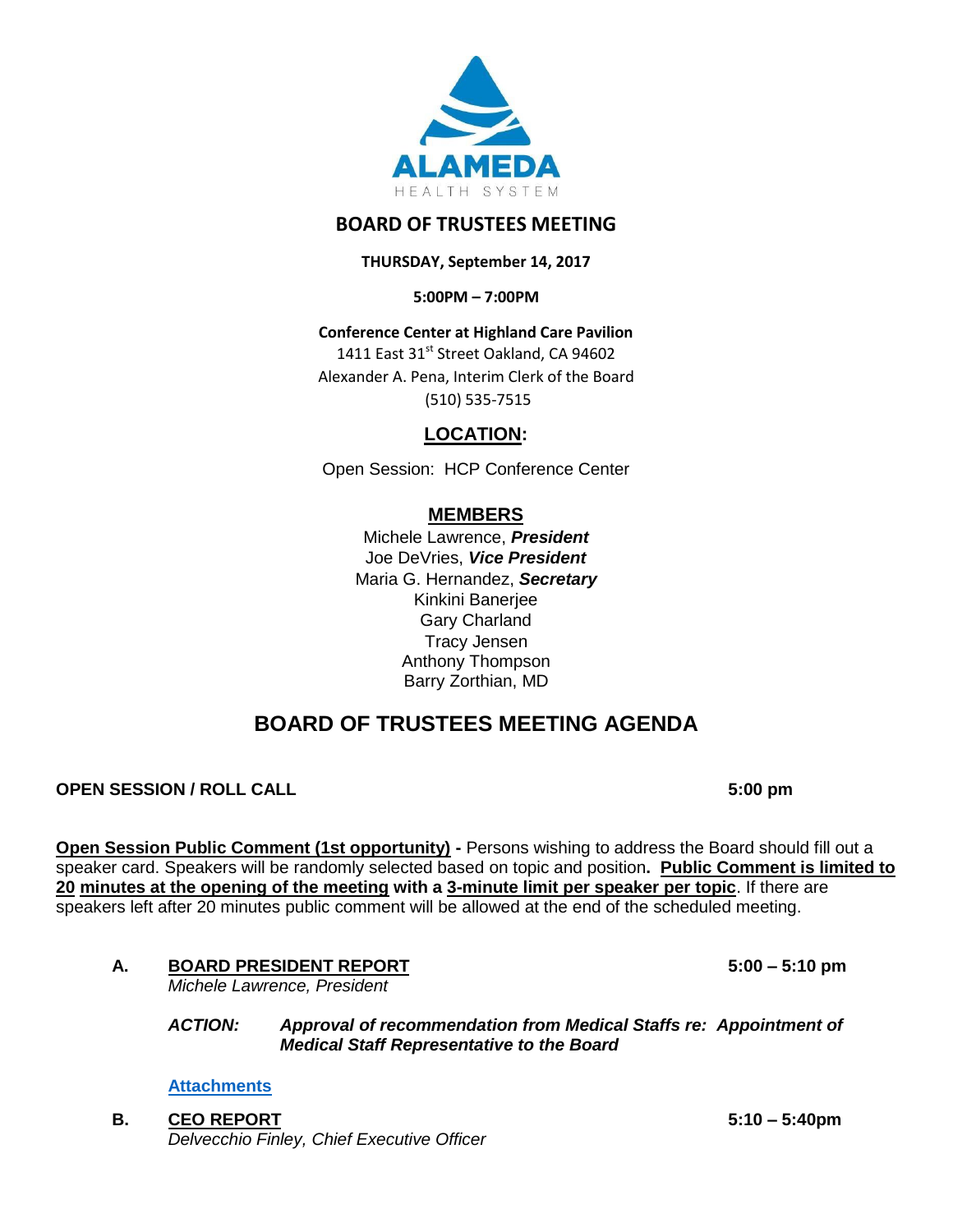# **C. ACTION: CONSENT AGENDA 5:40 – 5:50 pm**

# **1. Approval of the Minutes from the July 13, 2017 Board of Trustees Meeting.**

#### **[Attachments](http://www.alamedahealthsystem.org/sites/default/files/07132017%20BOT%20Meeting%20Minutes.pdf)**

**2. Ratification of Executive Committee Action, July 27, 2017.**

#### **[Attachments](http://www.alamedahealthsystem.org/sites/default/files/Item%20C%20%282%29%20Memo%20-%20%2009%2014%202017%20Ratification%20of%20Exec%20comm%20Action.pdf)**

#### **3. Approval of contracts from the Finance Committee meeting.**

#### *The Finance Committee recommends approval of the* **following contracts:**

- A. New agreement with University of California, San Francisco, East Bay Faculty Surgeons ("EBFS") to provide surgical services to Highland Hospital and San Leandro Hospital. The term of the proposed agreement is October 1, 2017 through June 30, 2020. The estimated impact of the proposed agreement is \$22,076,439.15. *Ghassan Jamaleddine, MD, Chief Medical Officer*
- B. Amendment to extend the agreement with OakCare Medical Group, Inc. for provision of Hospitalist services at Highland Hospital. The term of the proposed agreement is July 1, 2018 through June 30, 2020. The estimated impact of the proposed agreement is \$2,352,806.00. Inclusive of this contract and prior contractual commitments (as of July 1, 2017), the overall obligation to this vendor is estimated at \$127,078,129.14 *Ghassan Jamaleddine, MD, Chief Medical Officer*
- C. Renewal agreement with University of the Pacific, Arthur A. Dugoni School of Dentistry ("UOP") for provision of oral maxillofacial surgery services at Highland Hospital. The term of the proposed agreement is October 1, 2017 through September 30, 2020. The estimated impact of the proposed agreement is \$2,121,000.00. *Ghassan Jamaleddine, MD, Chief Medical Officer*
- D. New Statement of Work ("SOW") with Colin Construction Company for the provision of design and construction services for the CT Scanner suite located at Alameda Hospital. The term of the proposed SOW is September 18, 2017 through December 31, 2018. The estimated impact of the proposed agreement is \$525,199.40. Inclusive of this contract and prior contractual commitments (as of July 1, 2017), the overall obligation to this vendor is estimated at \$2,033,385.70. *Luis Fonseca, Chief Operating Officer*
- E. Two agreements with GE Healthcare to purchase a new CT scanner for Alameda Hospital ("AH") and to consolidate the existing Master Service Agreement ("MSA"), and all associated service agreements, under the AHS MSA. The term of the proposed purchase agreement will be effective upon delivery of the CT Scanner and expire 1 year thereafter. The term of the consolidation agreement is October 1, 2017 through November 30, 2019. The estimated impact of the proposed agreements is \$1,977,014.16. Inclusive of these contracts and prior contractual commitments (as of July 1, 2017), the overall obligation to this vendor is estimated at \$2,877,014.16. *Luis Fonseca, Chief Operating Officer*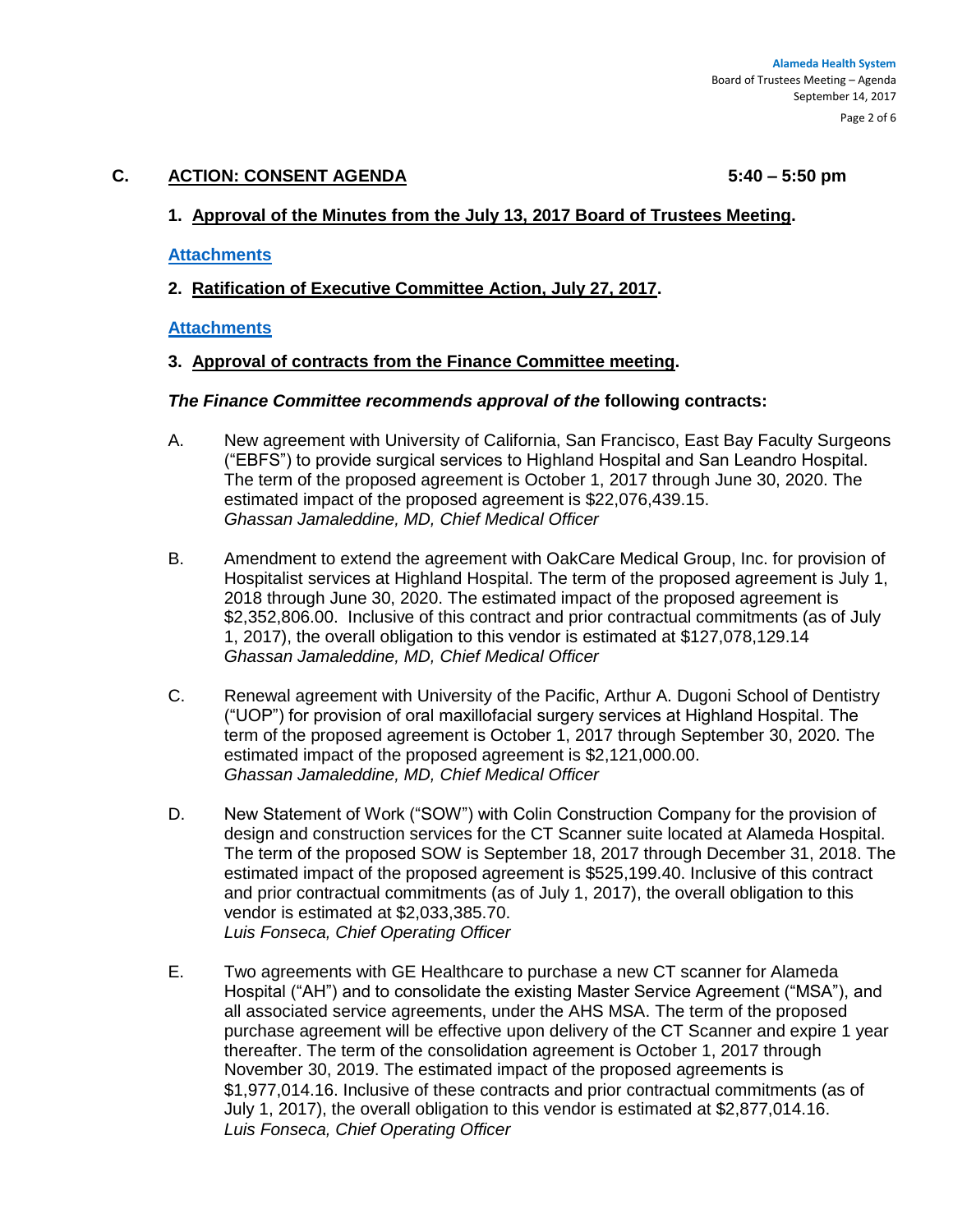## **[Attachments](http://www.alamedahealthsystem.org/sites/default/files/Item%20C%20%283%29%20-%20Contract%20Report%20FC%20SEPT%202017%20and%20summaries.pdf)**

## **4. Approval of the policies from the July QPSC meeting.**

# *The Quality and Professional Services Committee recommends approval of the following policies:*

# **Alameda Health System Policies**

**Filter Freedom of Choice (System)** 

# **Alameda Hospital Policies**

No Policies

# **Highland Hospital/Fairmont/JGPH/Ambulatory Policies**

- No Policies Health Care Decisions for Unrepresented Patients (Highland)
- **Breast Milk Collection and Storage (Highland)**
- Conflict of Opinion
- **Credentialing and Privileging of Practitioners**
- **Credentialing Practitioners in the Event of a Disaster**
- **Disruptive or Unprofessional Behavior Review**
- Introduction of a New Privilege or a New Privilege for a Specific Department or Specialty
- Medical Staff FPPE/Proctoring
- Medical Staff Professional Behavior Standards
- Medical Staff Progressive Discipline Guideline
- **Moonlight Practitioners**
- Physician Assistant/Nurse Practitioner Standardized Procedures/Practice Prerogatives Department of Emergency Medicine (Highland)
- **Reappointment Application Levels**
- **Reimbursement and Honoraria**
- **Sexual Harassment**
- **Temporary Privileges**

#### **San Leandro Hospital**

Surgical Assistant Requirements for Procedures

#### **[Attachments](http://www.alamedahealthsystem.org/sites/default/files/Item%20C%20%284%29%20-%20QPSC%20POLICIES%20JULY%202017.pdf)**

#### **5. Approval of the policies from the August QPSC meeting.**

# *The Quality and Professional Services Committee recommends approval of the following policies:*

#### **Alameda Health System Policies**

- **Administrative Closure of Incomplete Record**
- Quality, Safety and Performance Improvement Annual Plan FY 2018
- **Risk Management and Patient Safety Plan FY 2018**

# **Alameda Hospital Policies**

■ No Policies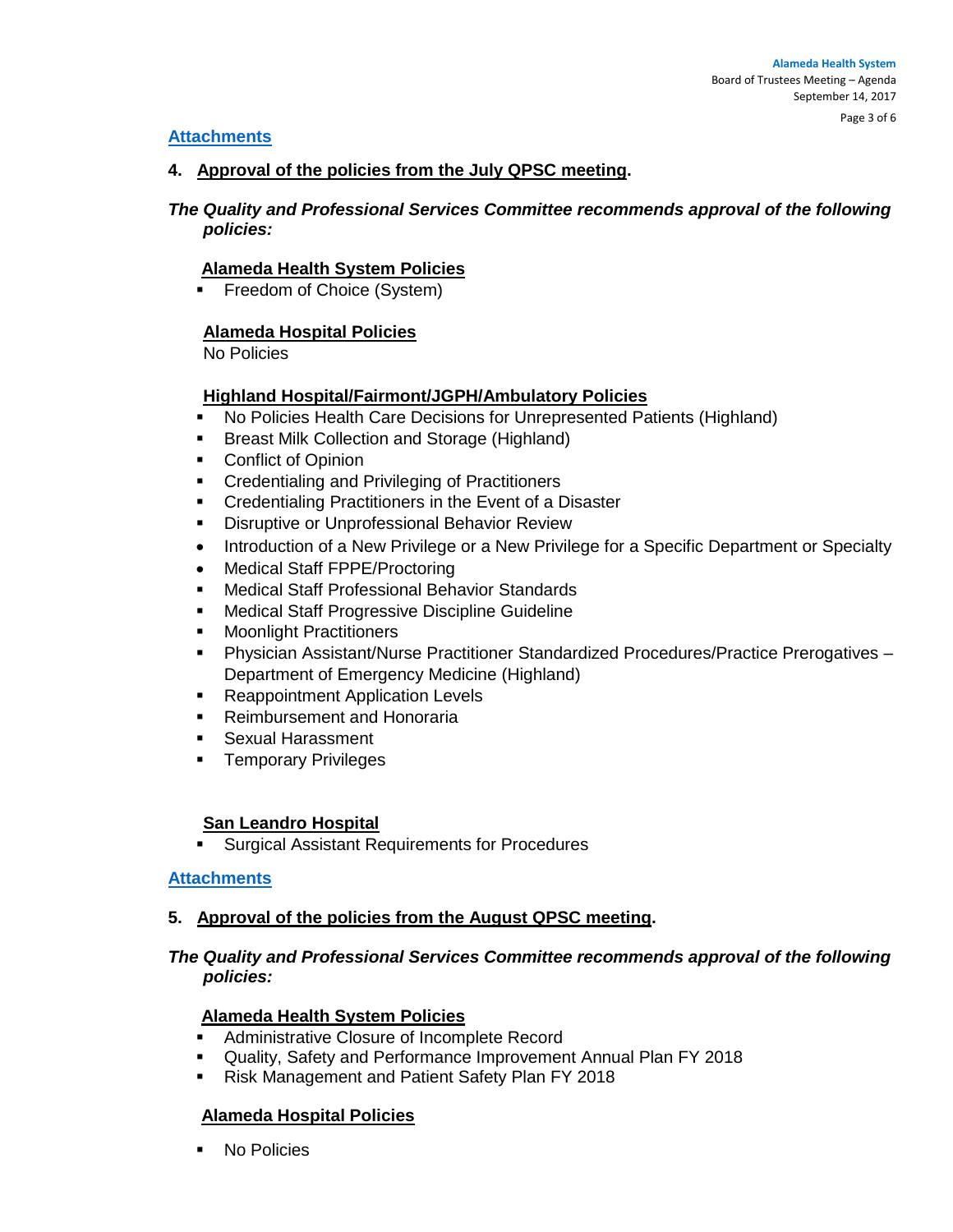Page 4 of 6

#### **Highland Hospital/Fairmont/JGPH/Ambulatory Policies**

- Adult Medicine Refill Clinic Clinical Pharmacist Duties and Functions
- Approved Medication List Medical Assistants
- **Biological Therapy Dose Rounding Down Policy**
- **Investigational/ Experimental Drugs**
- **Nedical Staff Peer Review**
- **-** Medication Administration
- **Scope of Services: Interventional Short Stay Unit**

#### **San Leandro Hospital**

 $\overline{\phantom{a}}$  No Policies

#### **[Attachments](http://www.alamedahealthsystem.org/sites/default/files/Item%20C%20%285%29%20QPSC%20POLICIES%20AUGUST%202017.pdf)**

#### Recommendation: Motion to Approve

*END OF CONSENT AGENDA*

**D. DISCUSSION: Status of FY 2017-2018 Performance (TNM) Dashboard 5:50 – 6:20 pm**  *Ishwari Venkataraman, Vice President – Strategic Planning and Business Development*

**[Attachments](http://www.alamedahealthsystem.org/sites/default/files/Item%20D%20-%20TNM.pdf)**

#### **E. EXECUTIVE REPORTS 6:20 – 6:30 pm**

- **1. Chief Financial Officer Report** *David Cox, Chief Financial Officer*
- **2. System Wide Facilities Analysis (Written)** *Luis Fonseca, Chief Operating Officer*

#### **[Attachments](http://www.alamedahealthsystem.org/sites/default/files/Item%20E%20-%20Executive%20Reports.pdf)**

#### **F. COMMITTEE REPORTS (Written)**

- **1. Finance Committee**  *Anthony Thompson, Chair*
- **2. QPSC Committee**  *Barry Zorthian M.D., Chair*

**[Attachments](http://www.alamedahealthsystem.org/sites/default/files/Item%20F%20-%20Committee%20Reports.pdf)**

#### *(Announcement as to Purpose of Closed Session)*

# **CLOSED SESSION 6:30 – 7:00 pm**

**1. Conference with Labor Negotiator – SEIU Local 1021 [Government Code Section 54957.6] (1 matter)**  *Tony Redmond, Chief Human Resources Officer Luis Fonseca, Chief Operating Officer*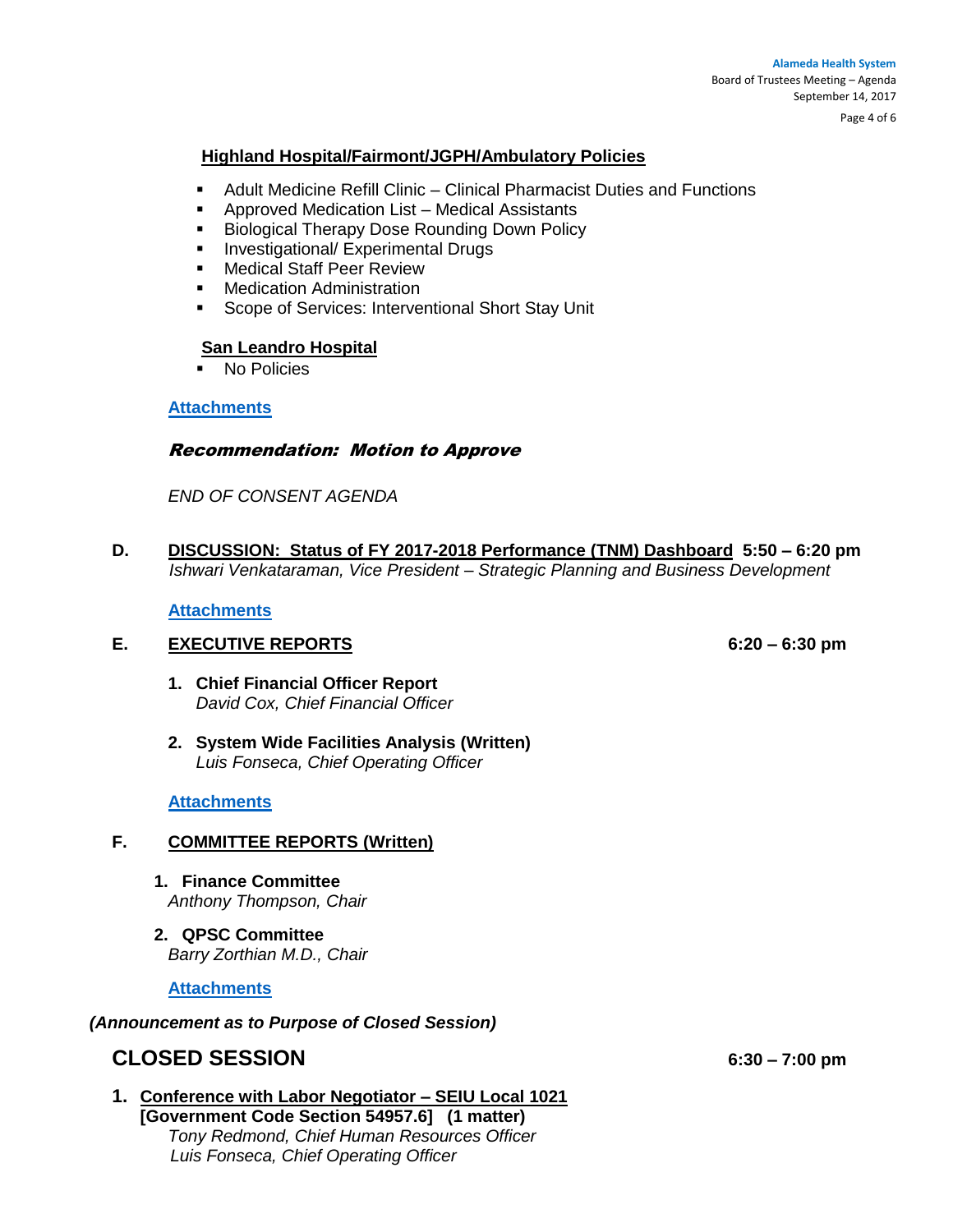#### **Alameda Health System**  Board of Trustees Meeting – Agenda September 14, 2017

Page 5 of 6

# **2. Public Employee Performance Evaluation**  [Government Code Section 54957(b)] Title: Chief Executive Officer

# *(Reconvene to Open Session)*

# **G. Report on Action Taken in Closed Session**

**OPEN SESSION PUBLIC COMMENT (2nd opportunity) - Persons wishing to address the Board should** fill out a speaker card. Speakers will be randomly selected based on topic and position**. Public Comment is limited to 3-minutes per speaker per topic.**

# **TRUSTEE COMMENTS**

# **ADJOURNMENT**

#### **Our Mission**

Caring, Healing, Teaching, Serving All

#### **Strategic Vision**

AHS will be recognized as a world-class patient and family centered system of care that promotes wellness, eliminates disparities and optimizes the health of our diverse communities.

#### **Values**

Compassion, Commitment, Teamwork, Excellence, Integrity, and Respect.

#### **Meeting Procedures**

The Board of Trustees is the Policy Body of the Alameda Health System. The Board has several standing Committees where Board matters are the subject of discussion at which members of the public are urged to testify. Board procedures do not permit: 1) persons in the audience at a Committee meeting to vocally express support or opposition to statements by Board Members or by other persons testifying; 2) ringing and use of cell phones, pagers, and similar sound-producing electronic devices; 3) signs to be brought into the meeting or displayed in the room; 4) standing in the meeting room. Citizens are encouraged to testify at Committee meetings and to write letters to the Clerk of the Board or to its members, 1411 East 31<sup>st</sup> Street Oakland, CA 94602.

**Members of the public are advised that all Board and Committee proceedings are recorded (audio), including comments and statements by the public in the course of the meetings. Copies of the audio recordings will be made available to the public. By attending and participating in Board/Committee meetings, members of the public consent to audio recording of any statements they may make during the proceedings.** 

## **Disability Access**

The Meeting Rooms are wheelchair accessible. Assistive listening devices are available upon request at the Clerk of the Board's Office. To request sign language interpreters, readers, large print agendas or other accommodations, please contact the Clerk of the Board. Requests made at least 48 hours in advance of the meeting will help to ensure availability. The nearest accessible BART station is Lake